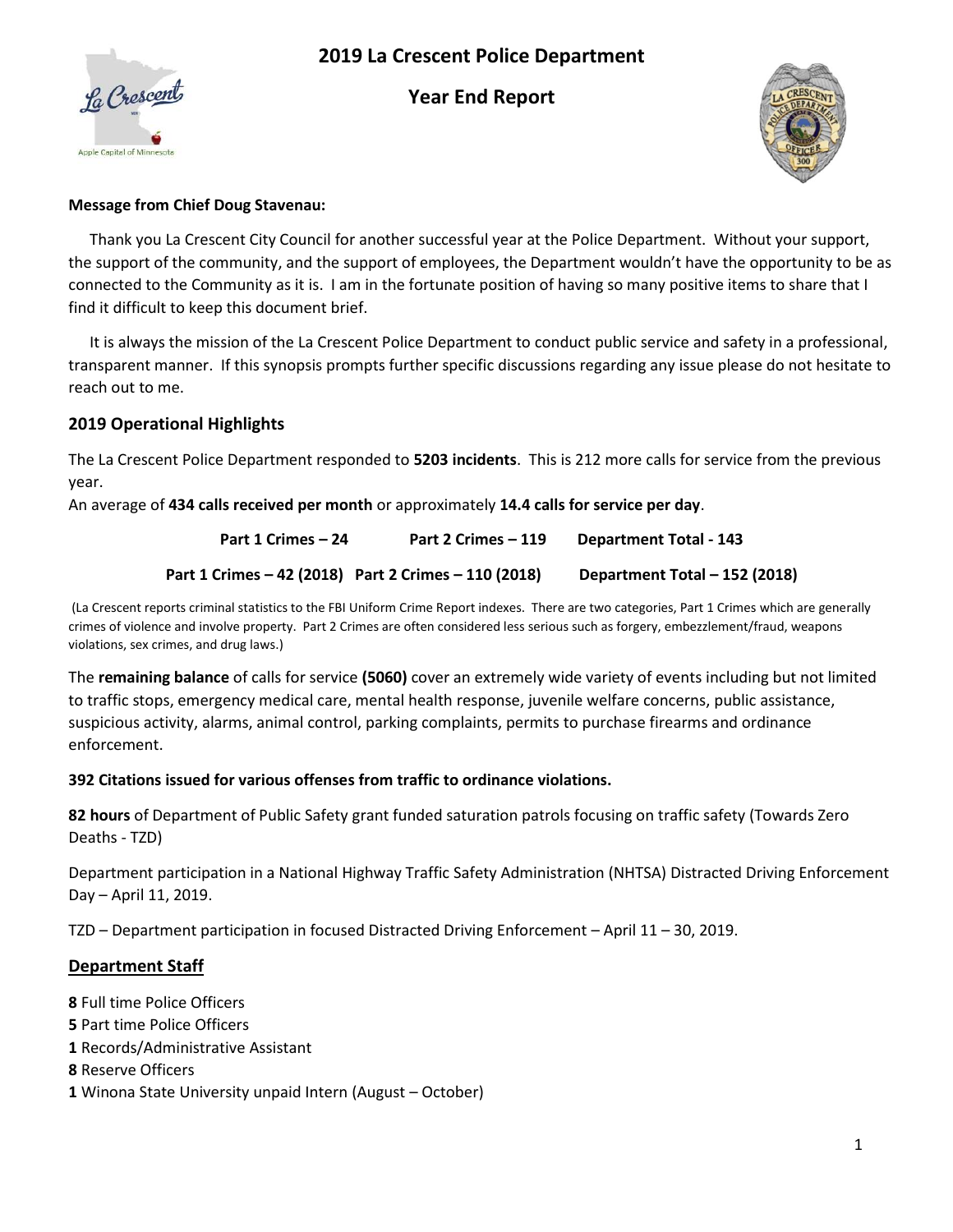- Part-Time Police Officers are not part of the regular schedule rotation. Part-time Police Officers are utilized to provide continuous coverage due to full-time employee excused absences and subject to call out on an emergency basis. It is worth noting that all part time officers are full-time Peace Officer Standards and Training (POST) licensed and receive the same training and accreditation that the full time Officers receive.

- Reserves Officers are non-licensed Officers having no arrest powers; however, they perform a valuable role in assisting the department with special events such as security and traffic control. The organization is a great venue for community members to participate in local Public Safety with monthly training drills and providing security and traffic control at special events.

### **Training**

Total Police Officer Training Hours – **589** 

- The Minnesota Peace Officer Standards and Training (POST) Board requires a minimum of 48 hours of continuing education every three years in order to maintain licensure. In addition to the mandatory 16 credits required yearly, the La Crescent Police Department has averaged 45.3 hours of training per officer during 2019.

- Training events consist of attending courses sponsored by professional associations, certification of Department employees in specific areas of training expertise, internet on-line assignments, and conducting training in joint cooperation with other Houston County law enforcement agencies and the La Crescent Fire Department.

- I am personally very proud of the department's achievements with training. As the Public Safety landscape is ever changing and associated cost of continuing education can be prohibitive, I believe the City of La Crescent is represented with some of the best trained personnel not only in the region, but in the State of Minnesota.

## **Event Highlights**

• The La Crescent Police Department transitioned to National Incident Based Reporting System (NIBRS) and is the first Minnesota Law Enforcement Agency working with Law Enforcement Technologies Group (LETG) to have met the 2021 FBI mandate. This was a three year intensive project taken on in addition to the normal department responsibilities. I truly thank the staff for their extra ordinary effort in accomplishing this goal.

- La Crescent was ranked by HomeSnacks.net to be the  $4<sup>th</sup>$  safest city to live in Minnesota.
- Prescription Drug Take Back Day (sponsored by the federal Drug Enforcement Agency April). In addition to the drug drop box offered year around at City Hall, a collective total of 260 pounds of controlled substances was collected and properly destroyed.
- The entire department was engaged in 16 hours of Spring Refresher and 8 hours of Fall Refresher Training, covering topics mandated by POST Board to maintain minimum qualification for Peace Officer licensure.
- Officer Kaylee Inglett was welcomed to the Department in July.



Neighbor's Night Out Tuesday August 6, 2019